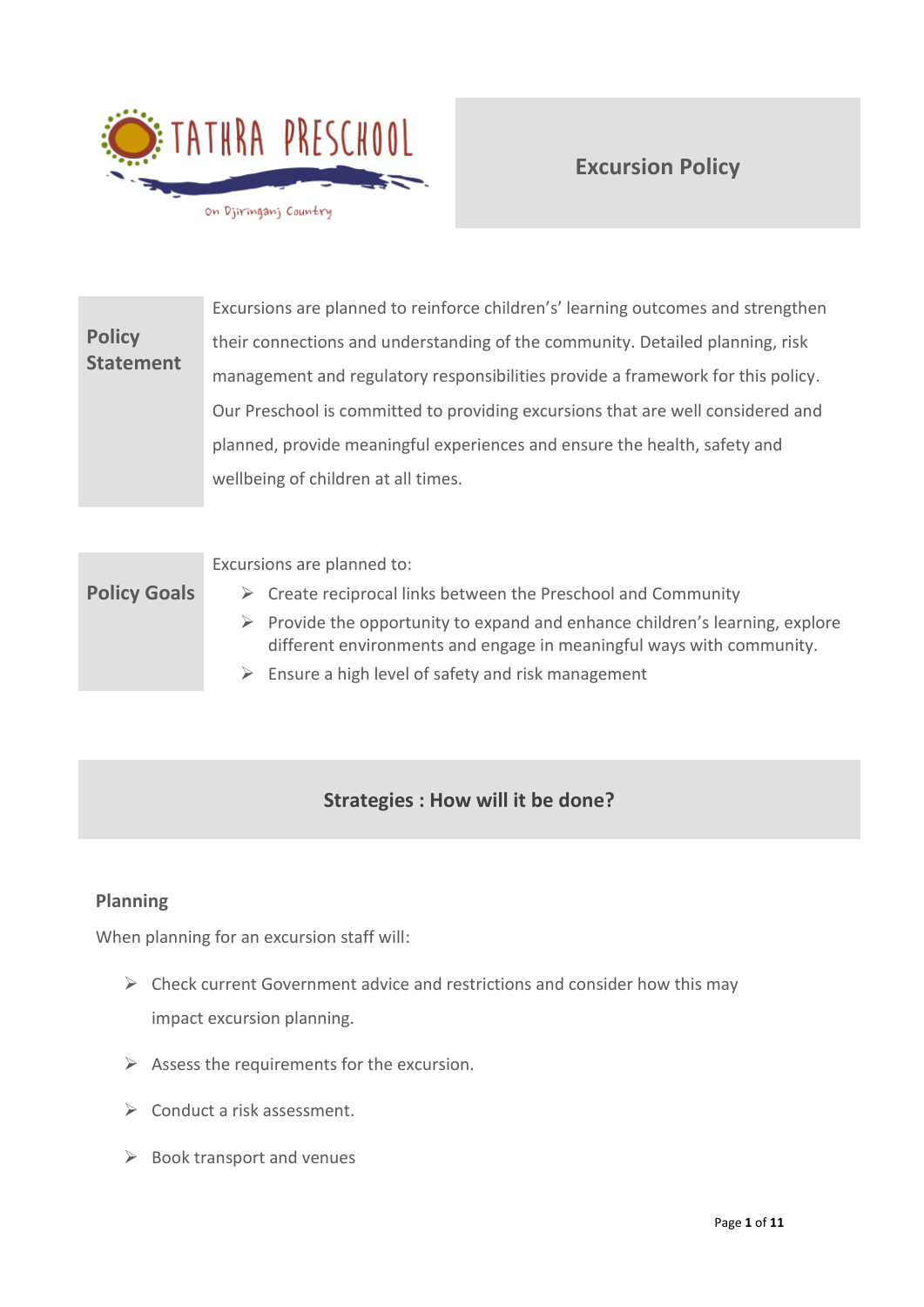- $\triangleright$  Make alternative arrangements for adverse weather conditions.
- $\triangleright$  Inform families of the details of the excursion including destination, objectives and outcomes, and what the child should bring.
- $\triangleright$  Provide parents or legal guardians with an excursion permission form to complete to authorise their child to participate on the excursion.
- $\triangleright$  Collect completed permission forms for each child attending the excursion.
- $\triangleright$  Request additional adult participation on the excursion where required.
- $\triangleright$  Arrange for a suitably equipped first aid kit (including EpiPen) and mobile phone to be taken on the excursion.
- $\triangleright$  Educators must make alternate arrangements for any children who are not attending the excursion and ensure that any dialogue or pre-planning for the excursion does not alienate such children from social networks.
- $\triangleright$  Additional factors need to be considered in the planning of excursions for children with additional needs. Where possible, our service will uphold the right for all children to access all excursions and engage in meaningful ways while on excursions.

### **Risk Assessment**

The Nominated Supervisor will ensure that:

- $\triangleright$  A responsible person is appointed for the excursion.
- $\triangleright$  A risk assessment is conducted prior to any excursion to identify and assess the risk the excursion may pose to the safety, health and wellbeing of any child whilst on the excursion and will specify how the service will manage any risks identified.
- ➢ Risks are identified and categorised as high, medium or low and management of the risks will be detailed.
- $\triangleright$  Educators and any responsible adults attending the excursion are aware of the preschool policy and procedures that set out the instructions for what must be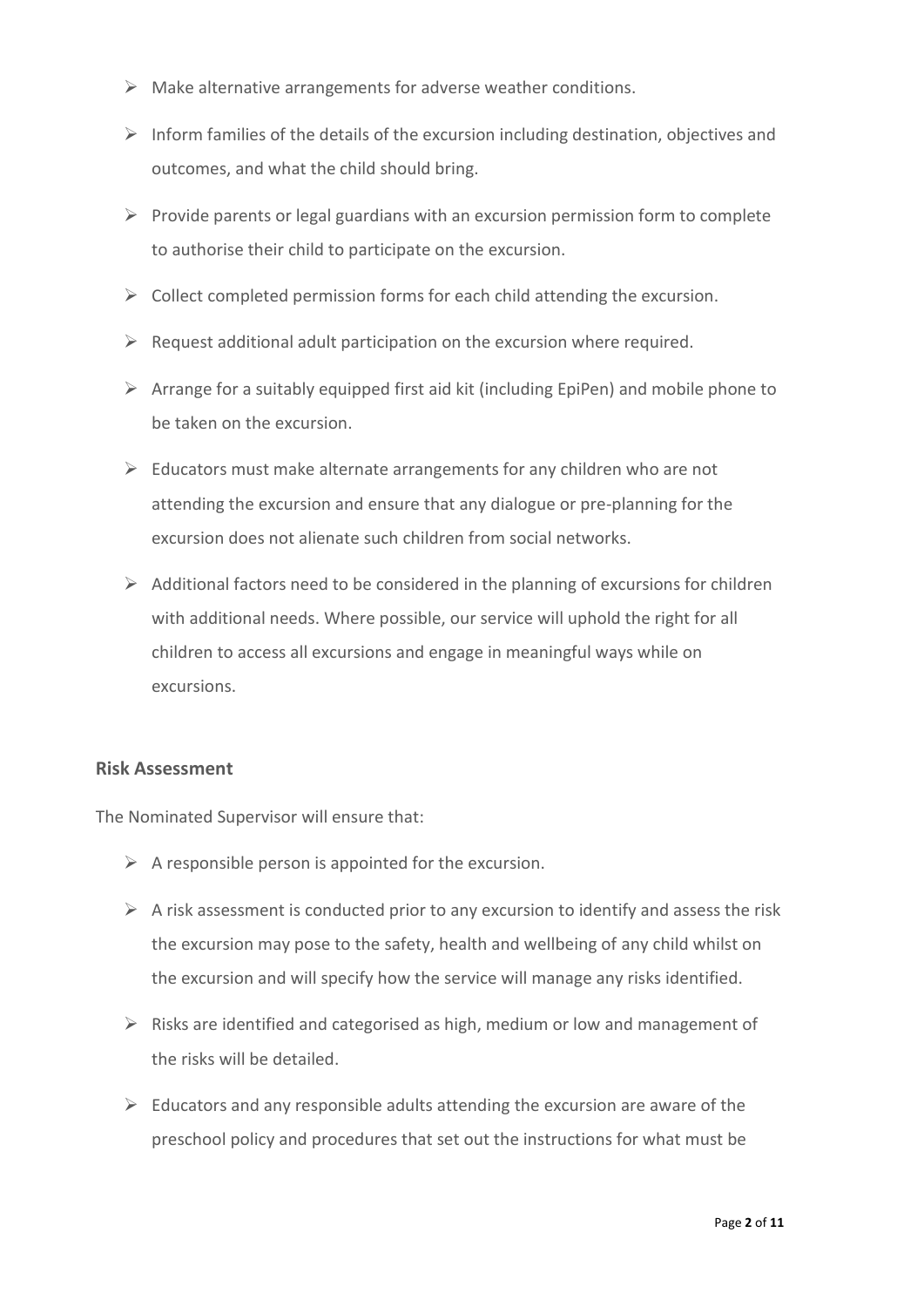done in the event of an emergency (regulation 97(1)(a)) and are aware of the risk assessment for the excursion.

 $\triangleright$  Before departure, risks are checked including the weather to assess any increases to the level of risk and whether the excursion can proceed.

#### **The risk assessment conducted will consider:**

Proposed route and destination for the excursion

- $\triangleright$  Any water hazards
- $\triangleright$  Any risks associated with water-based activities
- $\triangleright$  Method of transport to and from the proposed destination, including:
	- The means of transport and any requirements for seatbelts or safety restraints under a law of each jurisdiction in which the children are being transported.
	- The process for entering and exiting the preschool premises and the pickup location or destination.
	- Procedures for embarking and disembarking the means of transport, including how each child is to be accounted for on embarking and disembarking.
	- Number of adults and children involved in the excursion
	- Given the risks posed, the number of educators or other responsible adults that is appropriate to provide supervision and whether any adults with specialised skills are required to ensure children's safety.
	- Proposed activities.
	- Proposed duration of the excursion.
	- Items that should be taken on the excursion.
	- Access for emergency services.
	- Availability of toilets, hand washing and shade.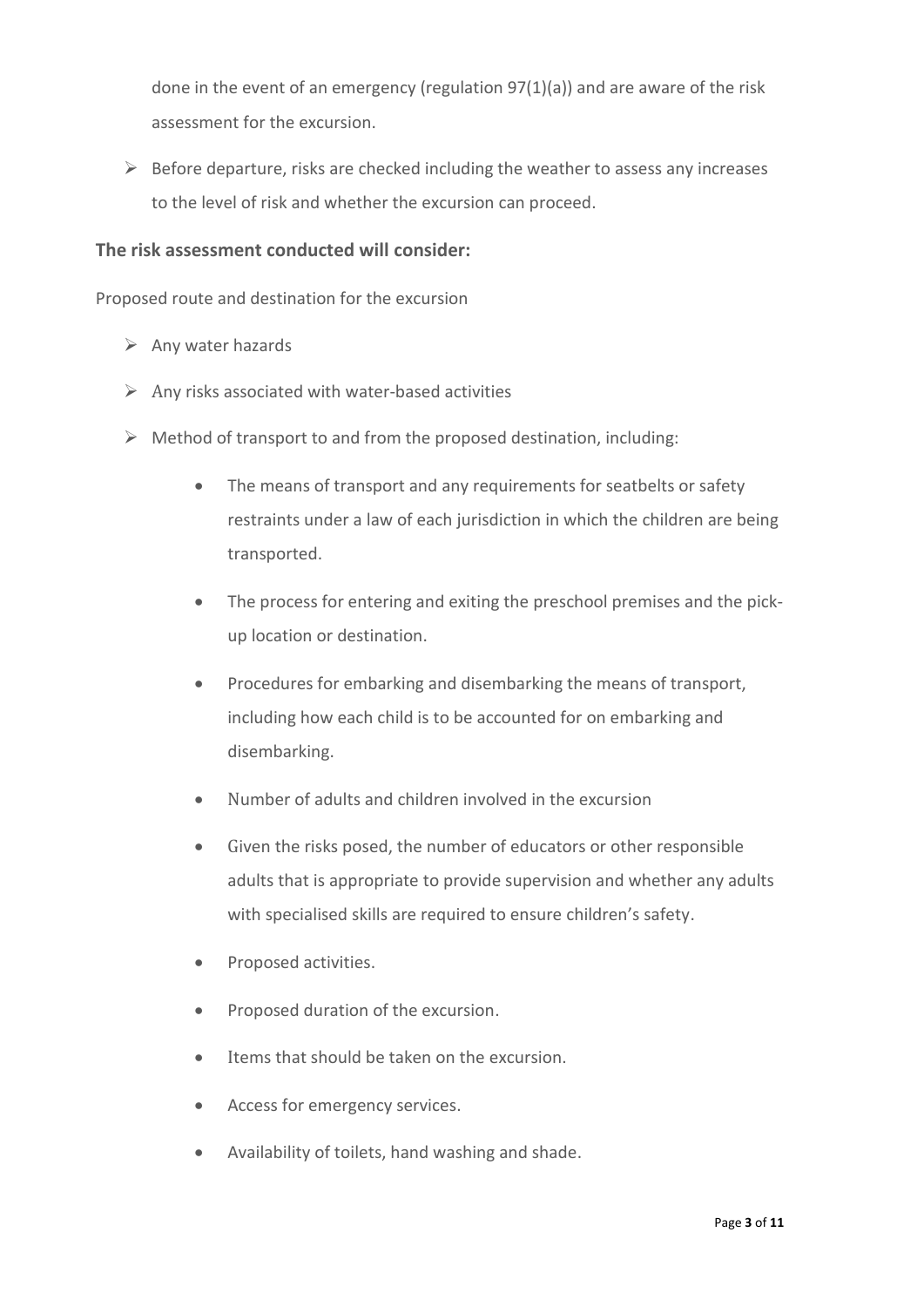- Adequate mobile phone coverage.
- Strategies for accounting for all children on the excursion, particularly during transition times, to ensure safe departure and return to the preschool at the conclusion of the excursion.
- If the excursion is a regular occurrence a risk assessment will only be carried out once in a 12-month period, where the circumstances relevant to the risk assessment are substantially the same on each outing.

# **Regular Outing**

A regular outing means a walk, drive or trip to and from a destination:

- a. That the preschool visits regularly as part of the educational program; and
- b. where the circumstances relevant to the risk assessment are substantially the same on each outing.

#### **Authorisation for Excursions**

The Nominated Supervisor will ensure that for all excursions parents or legal guardians will be given an excursion permission form with full details of the excursion including:

- The child's name.
- Date the child is to be taken on the excursion,
- Description, duration and destination of proposed excursion.
- If the excursion involves transporting children, the means of transport and any requirements for seatbelts or safety restraints under a law of each jurisdiction in which the children are being transported.
- Reason for the excursion, and proposed activities to be conducted on the excursion.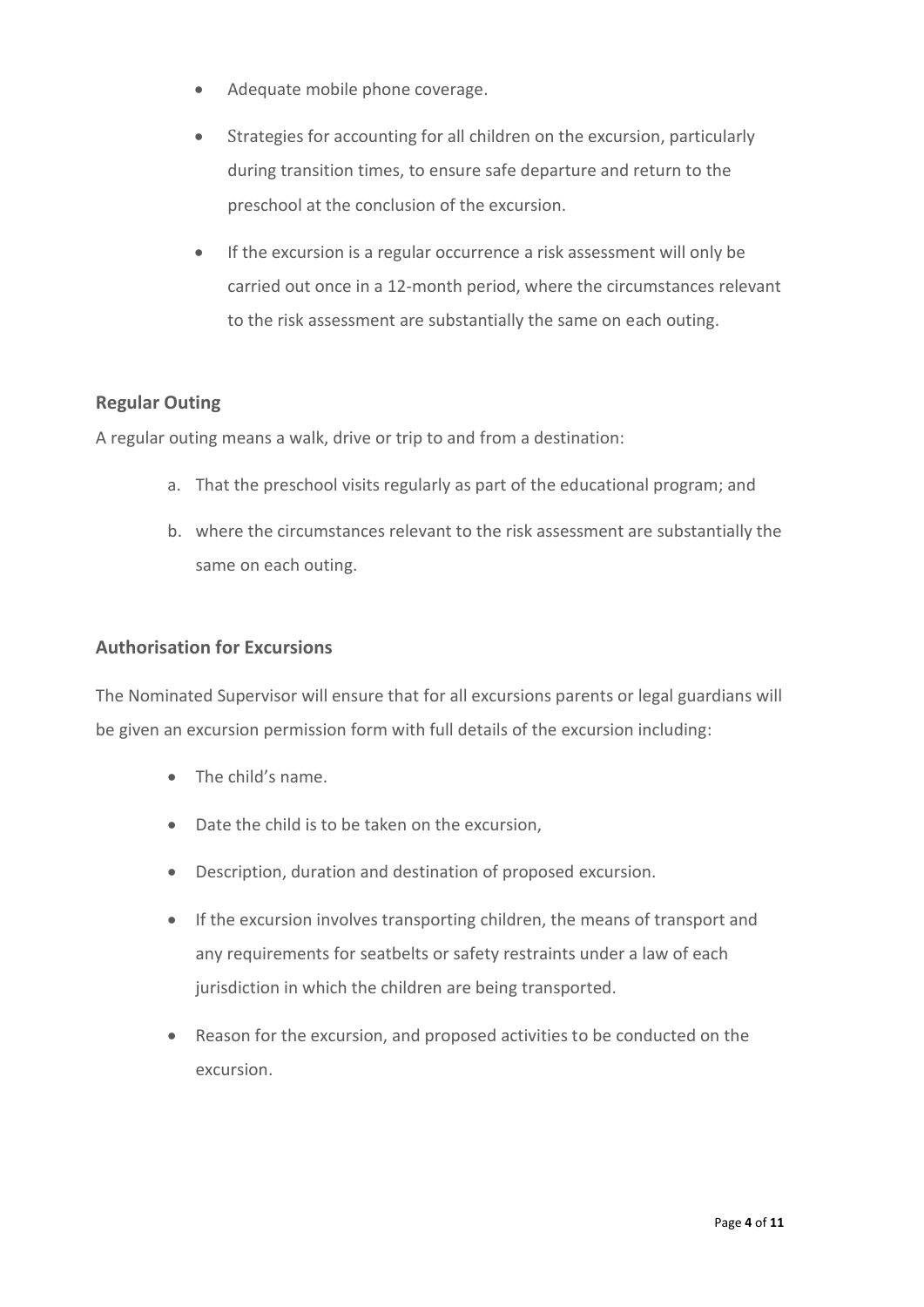- The anticipated adult: child ratio outlining number of educators and staff and other adults attending; »a statement that a risk assessment has been prepared and is available at the service for parents to view.
- If the excursion is a regular outing, authorisation is required once in a 12 month period. All parents or legal guardians will be asked to sign permission forms for regular excursions on enrolment and at the beginning of each subsequent year. This permission form will include a description of when the child is to be taken on the regular outings.
- No child will be taken on an excursion unless written permission from parents or legal guardian has been received

*For a copy of a sample authorisation form for excursions, please refer to Tathra Preschool Authorisation for Excursions Form.*

# **Staffing Arrangements**

- $\triangleright$  Educators attending the excursion will be no less than the number prescribed in the Education and Care Services National Regulations and depending on the supervision requirements and additional hygiene procedures, may need to be higher to ensure adequate supervision.
- $\triangleright$  The number of educators will also be adequate to supervise any responsible adults who volunteer to assist with the excursion.
- $\triangleright$  Consideration will be given to the number of educators who have required first aid qualifications and the number of educators required to educate and care for children who remain at the service.
- $\triangleright$  Where a group of children are taken on an excursion while a number of children remain at the service, at least one educator who holds the following qualifications must be in attendance at both the excursion and at the preschool where children are being educated and cared for and must be immediately available in an emergency. At least one staff member or nominated supervisor of the preschool who has current:
	- First aid qualifications**.**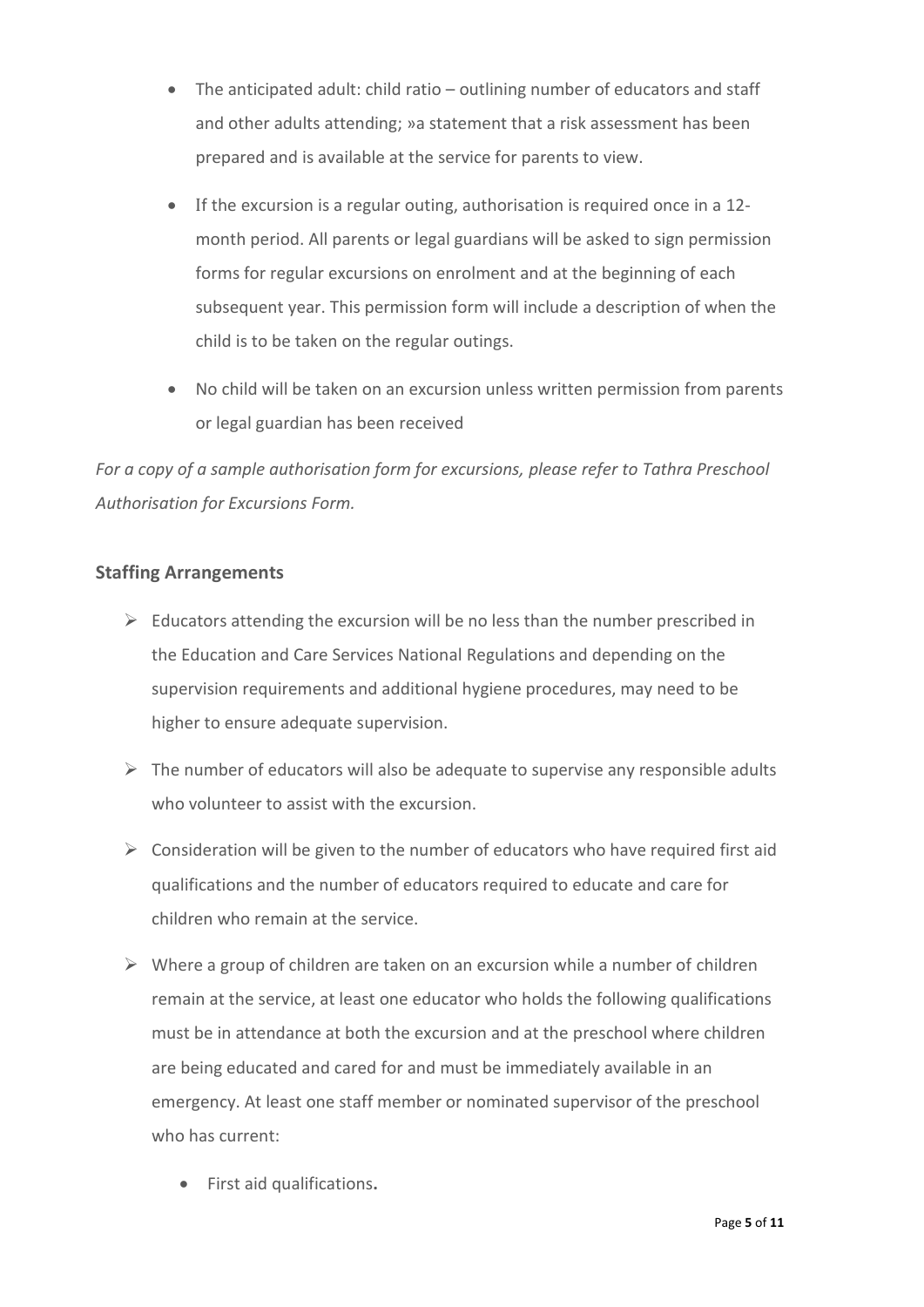- Approved anaphylaxis management training.
- Approved emergency asthma management training (regulation 136(1)).
- $\triangleright$  All educators attending the excursion will be made aware of the service's policy and procedures that set out the instructions for what must be done in the event of an emergency (regulation 97(1)(a)) and are aware of the risk assessment for the excursion.

#### **Families and Volunteers**

- $\triangleright$  Families will be encouraged to participate in excursions to increase the number of responsible adults and assist in ensuring the health, safety and wellbeing of children.
- $\triangleright$  Families and volunteers cannot be counted in order to meet ratio requirements under the Education and Care Services National Regulations.
- $\triangleright$  Family members wishing to attend will be mature, responsible people who are aware of the hazards and responsibilities of taking a group of children out of the preschool. If the responsible adult needs to bring their child's sibling because they cannot find suitable care, the responsibility provided to this adult will be adjusted accordingly and considered in the risk assessment.
- $\triangleright$  Family members/volunteers will not be left in sole charge of children (including their children) and must be supervised by an educator at all times.
- $\triangleright$  All responsible adults attending the excursion will be made aware of the service's policy and procedures that set out the instructions for what must be done in the event of an emergency (regulation  $97(1)(a)$ ) and are aware of the risk assessment for the excursion.

### **Travel Arrangements**

Travel arrangements are made on the basis of individual excursion requirements. Every reasonable precaution will be taken to protect children from harm and any hazard likely to cause injury. The following forms of transport are used: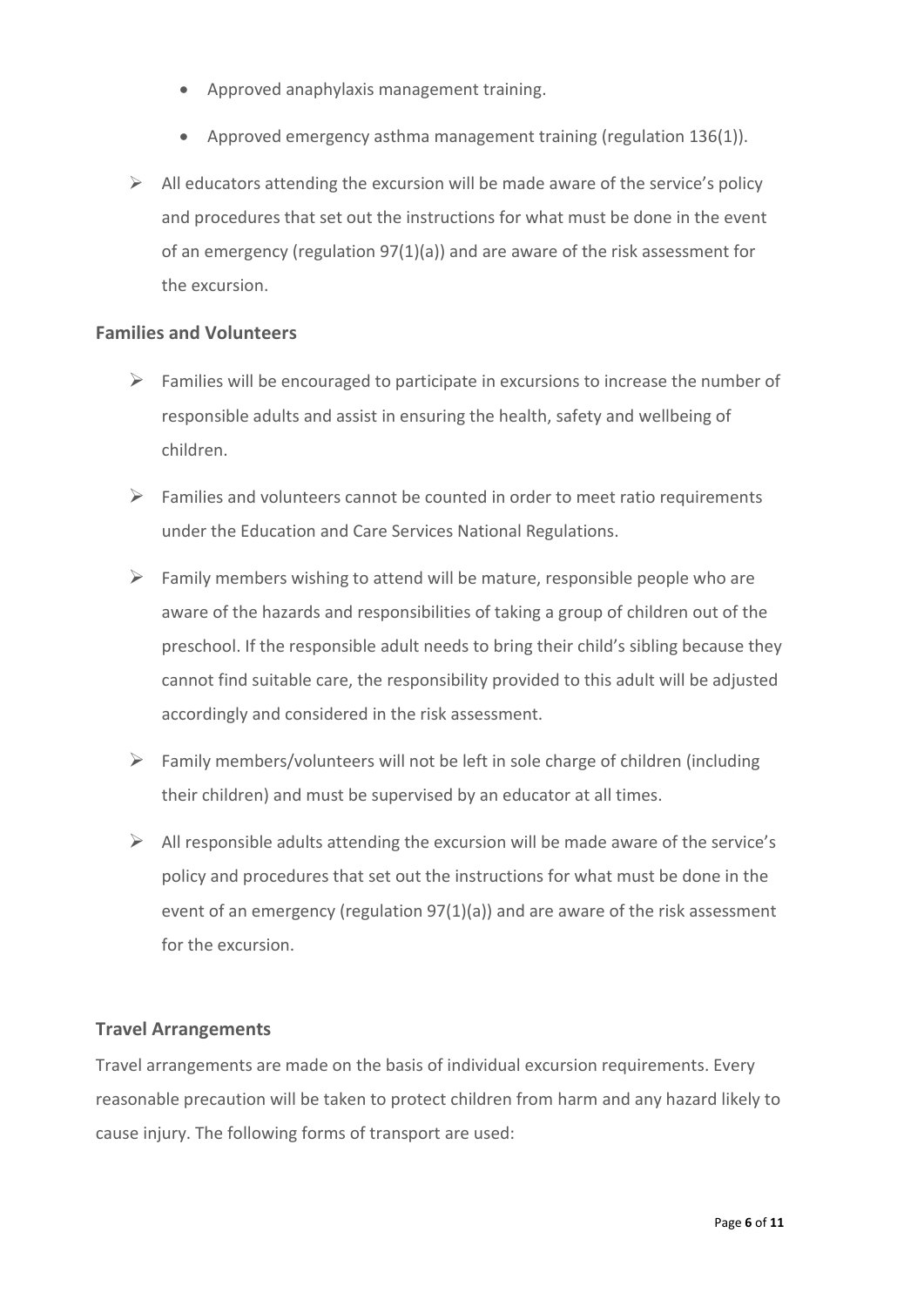#### Walking

• Educators will ensure children obey road rules and crossroads at a crossing or lights where available. Educators will remain vigilant to ensure no child runs ahead or lags behind the group.

#### Public Transport (trains, buses)

- All requirements for seatbelts or safety restraints under a law of each jurisdiction in which the children are being transported will be checked and followed for any transport being used.
- Every child will wear a seatbelt where one is fitted

#### **Conducting the Excursion**

- $\triangleright$  All educators, volunteers and children attending will be informed of excursion timetable/itinerary, special requirements, safety procedures, grouping of children and responsibilities.
- $\triangleright$  A list of children on the excursion will be left at the service and a copy carried by the delegated responsible person.
- $\triangleright$  Before leaving on the excursion, a notice will be prominently displayed at the service which includes:
	- Itinerary and timetable.
	- Mobile contact phone number.

 $\triangleright$  Items to be taken on excursions include:

- A first-aid kit including epi-pen and asthma kit
- Hand sanitizer and any items required to support hygiene practices.
- An operating mobile phone with an appropriate telephone network.
- Children's emergency contact numbers and the child's registered medical practitioner or medical service.
- Allergy Buddy (care plans and medications for individual children)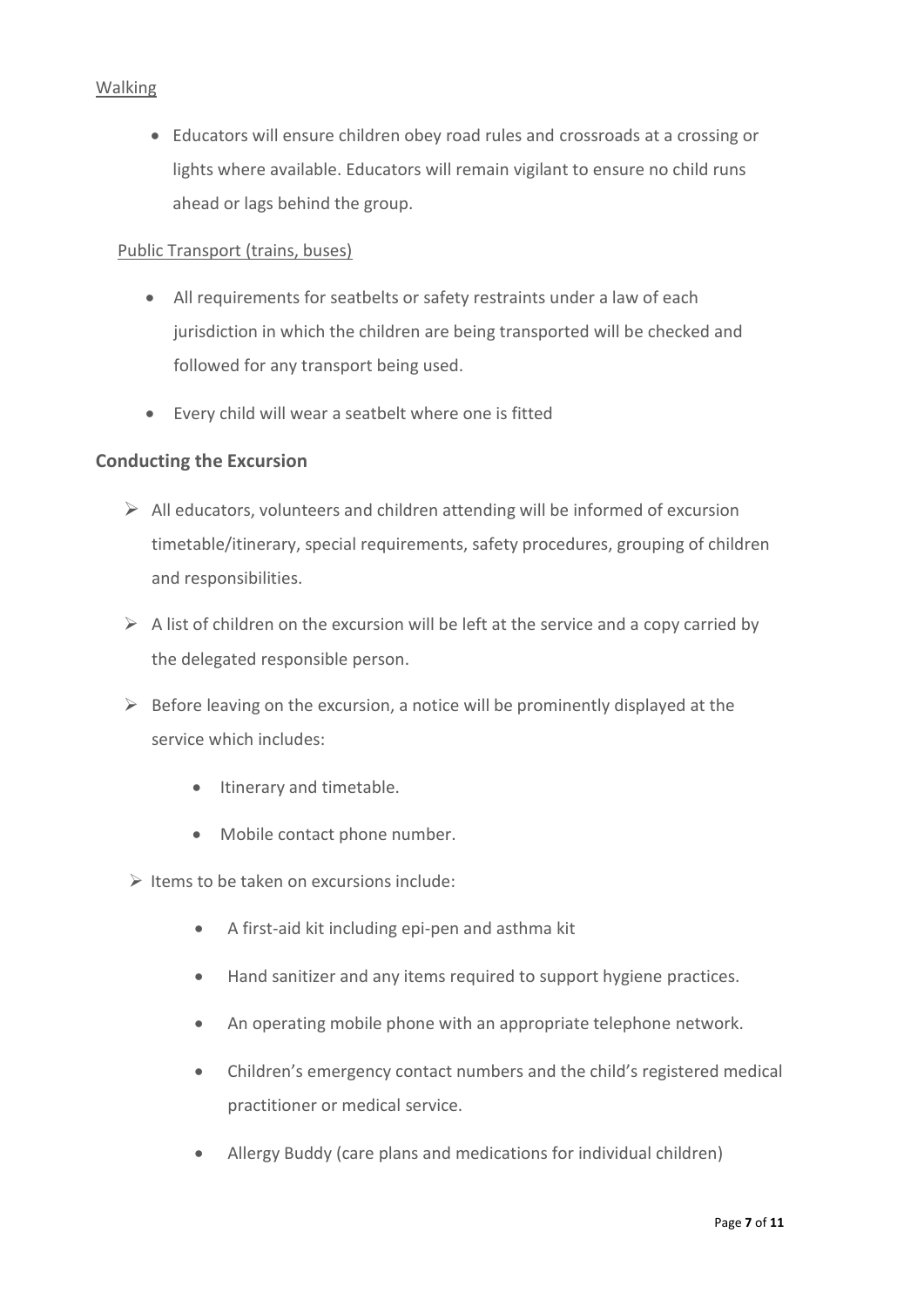• Other items as required e.g. sunscreen, drinking cups, jackets, hats etc.

## **Role and Responsibilities**

#### **Approved Provider will**

- ➢ Ensure that a child does not leave the service premises on an excursion unless prior written authorisation has been provided by the parent/guardian or person named in the child's enrolment record, and that the authorisation includes all details required under Regulation 102(4).
- $\triangleright$  Ensure that educator-to-child ratios are maintained at all times, including during excursions.
- $\triangleright$  Ensure that parents/guardians, volunteers, students and all adults participating in an excursion are adequately supervised at all times and are not left with sole supervision of individual children or groups of children.
- $\triangleright$  Ensure the risk assessment identifies and assesses the risks, specifies how these will be managed and/or minimised, and includes all details required by Regulation 101.

### **Nominated Supervisor/Responsible Person will**

- $\triangleright$  Implement Approved Provider responsibilities as delegate (see above).
- $\triangleright$  Ensure that each child's personal medication and current medical management plan is taken on excursions and other off-site activities.
- $\triangleright$  Ensure that a portable first aid kit (including required medication for dealing with medical conditions) is taken on excursions and other off-site activities.
- $\triangleright$  Ensure a mobile phone, the emergency contact details for each child and the contact details of their medical practitioner are taken on excursions for notification in the event of an incident, injury, trauma or illness.
- $\triangleright$  Ensure an accurate roll of attendance is taken and checked regularly.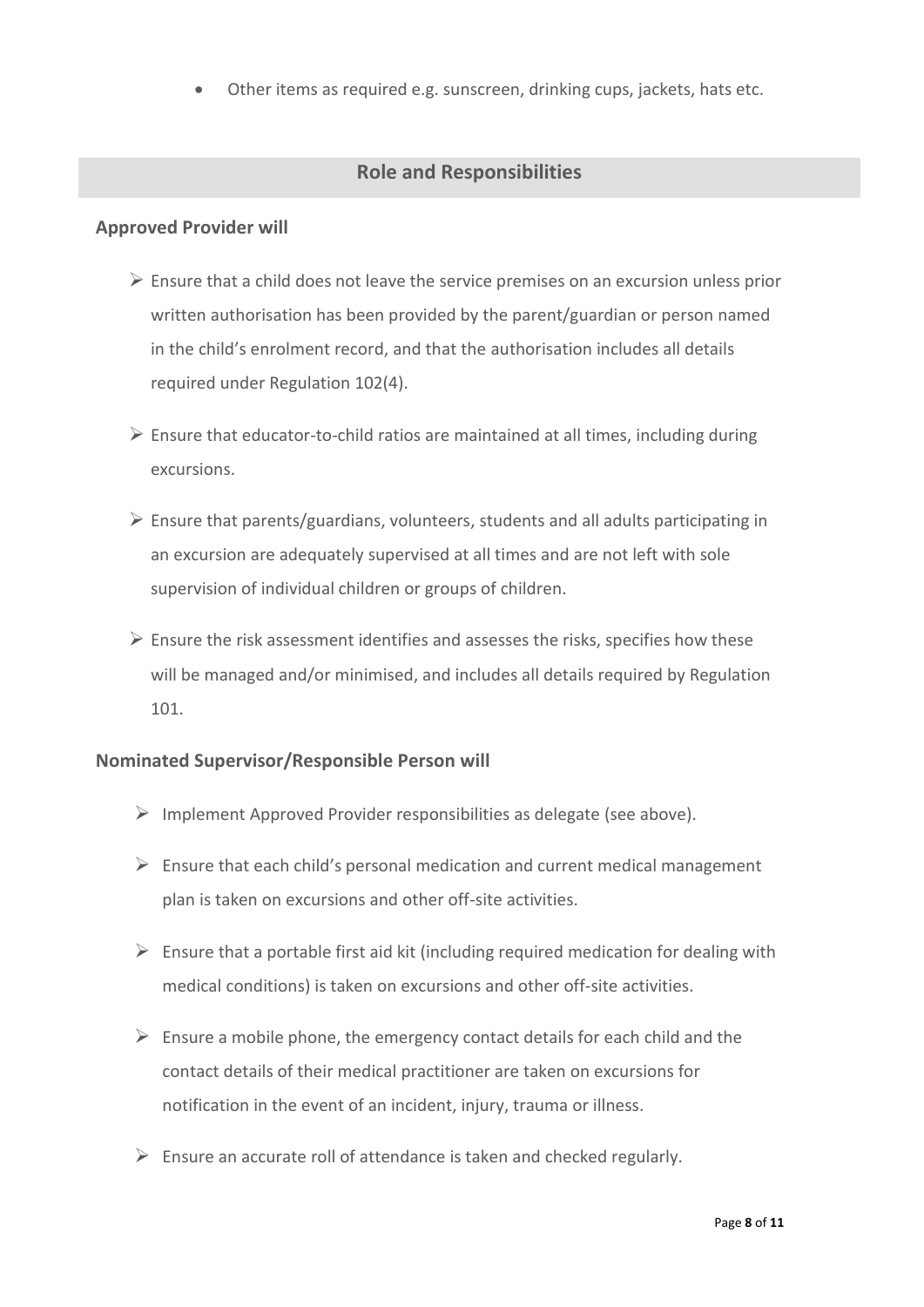# **Early Childhood Educators will**

- $\triangleright$  Adhere to this policy.
- $\triangleright$  Check that a parent/guardian or person named in the child's enrolment record has completed, signed and dated the excursion/service event authorisation form prior to the excursion.
- $\triangleright$  Allow a child to participate in an excursion or service event only with the written authorisation of a parent/guardian or person named in the child's enrolment record.
- $\triangleright$  Ensure an accurate roll of attendance is taken and checked regularly, including embarking and disembarking any means of transport.
- $\triangleright$  Maintain the required educator-to-child ratios at all times, and adequately supervising children during excursions and service events.
- $\triangleright$  Supervise parents/guardians, volunteers, students and all adults participating in an excursion, and ensuring that they are not left with sole supervision of individual children or groups of children.
- $\triangleright$  Undertake a risk assessment for an excursion prior to obtaining written authorisation from parents/guardians.
- $\triangleright$  Ensure the risk assessment identifies and assesses the risks, specifies how they will be managed and/or minimised, and includes all details required by Regulation 101.
- $\triangleright$  Include all children in excursions and service events regardless of their abilities, additional needs or medical conditions.
- $\triangleright$  Take each child's personal medication and current medical management plan on excursions and other off-site activities.
- $\triangleright$  Take a portable first aid kit (including required medication for dealing with medical conditions) on excursions and other off-site activities.
- $\triangleright$  Take an anaphylaxis EpiPen and asthma kit.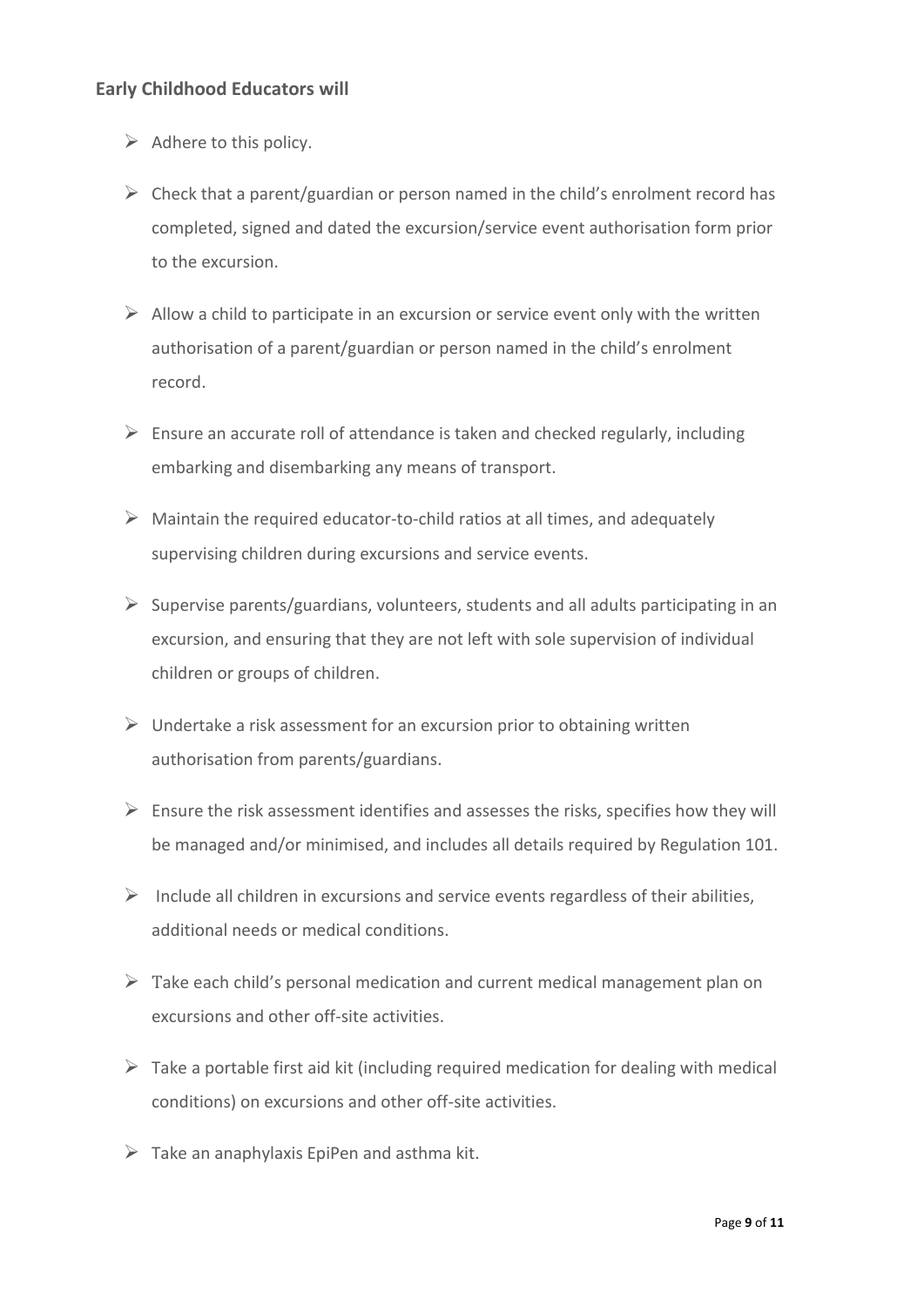### **Families will**

- $\triangleright$  Complete authorisation forms.
- $\triangleright$  Provide written authorisation for their child to leave the service premises on routine outings.
- $\triangleright$  Read the details of the excursion or service event provided by the service and asking for additional information if required.  $\triangleleft$  Understanding that, if they participate in an excursion or service event as a volunteer, they will be under the immediate supervision of the Responsible Person at all times.

#### **Monitor, Evaluation and Review**

This policy will be monitored to ensure compliance with legislative requirements and unless deemed necessary through the identification of practice gaps, the service will review this Policy every two years.

Families and staff are essential stakeholders in the policy review process and will be given opportunity and encouragement to be actively involved.

In accordance with R. 172 of the Education and Care Services National Regulations, the service will ensure that families of children enrolled at the service are notified at least 14 days before making any change to a policy or procedure that may have significant impact on the provision of education and care to any child enrolled at the Preschool; a family's ability to utilise the service; the fees charged or the way in which fees are collected

| <b>Relevant</b><br>Legislation | Education and Care Services National Law Act 2010<br>➤<br>Education and Care Services National Regulations: Regulations 98, 99, 100,<br>➤<br>101, 102, 123, 168(2)(g)                                                                                 |
|--------------------------------|-------------------------------------------------------------------------------------------------------------------------------------------------------------------------------------------------------------------------------------------------------|
|                                | Work Health and Safety (WHS) Act 2011<br>➤                                                                                                                                                                                                            |
|                                | Work Health and Safety (WHS) Regulation 2011<br>➤                                                                                                                                                                                                     |
|                                | Education and Care Services National Amendment Regulations 2020 under<br>➤<br>the Education and Care Services National Law. CECQA's sample Excursion<br>Risk Management Plan -<br>www.acecqa.gov.au/resources/applications/sample-forms-and-templates |